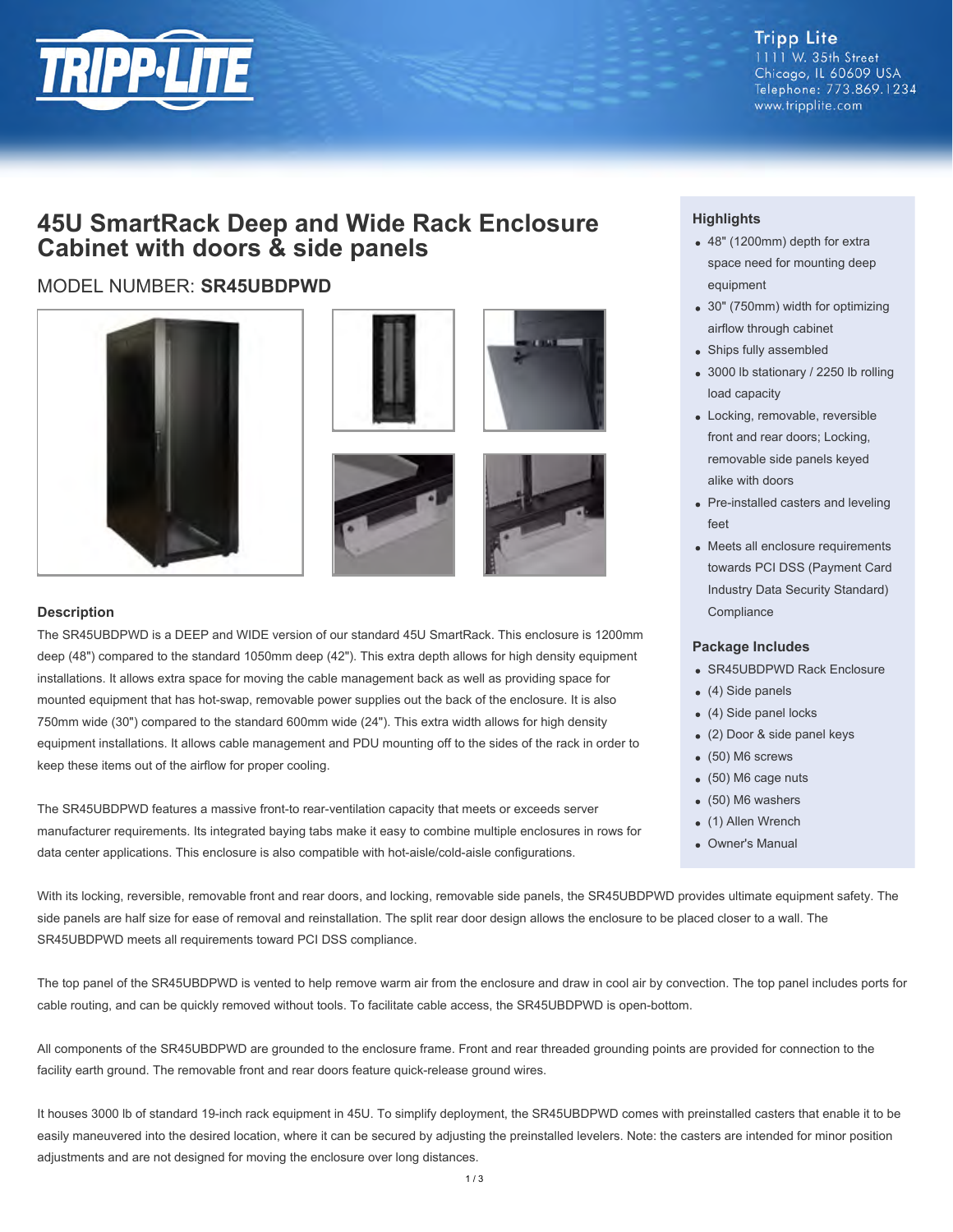

The SR45UBDPWD comes with a 5-year product warranty. As part of the SmartRack family, the SR45UBDPWD is compatible with Tripp Lite's extensive range of rackmount accessories, enabling you to customize your solution to meet any requirement.

#### **Features**

- Ships fully assembled for rapid deployment and roll into place on pre-installed casters, allowing the enclosures to be pre-configured and rolled to the final installation location. Casters are removable.
- Front and rear sets of equipment mounting rails adjust in 1/4" increments. Adjustment is quick and convenient. The easy-view depth index ensures consistent rail placement without requiring time-consuming measurements.
- Toolless accessory mounting rails (2 rails per enclosure) include slots for quick installation of compatible PDUs and vertical cable managers. Mounting slots are arranged in an industry-standard pattern compatible with a wide variety of accessories. Each rail can accommodate two vertical PDUs or cable managers side-by-side (four items per enclosure).
- Enclosure includes mounting hardware of 50 pieces of M6 cage nuts and 50 pieces of M6 screws
- Textured powder coat finish for tough resistance to environmental concerns such as deployment in warehouses.
- Massive front to rear ventilation capacity. 65+% open space in door perforation pattern meets or exceeds server manufacturer requirements.  $\bullet$
- Maximum usable internal depth of 42 inches (front to rear rail).
- Weight ratings of 3000 lb stationary and 2250 lb rolling.
- Front door is locking, reversible and removable.
- Rear doors are locking and reversible. Split rear door design reduces clearance requirements for service entry allowing the enclosure to be placed closer to a wall.
- Locking removable side panels are 'half size' to make them smaller and lighter improving ease of installation and servicing. Two side panels per side (4 panels total). Side panels are keyed alike to the front and rear doors.
- Built in baying tabs allow enclosures to be combined securely in rows. Center-to-center width can be set at 750mm or 30".
- Leveling feet extend to allow enclosure to be positioned on uneven floors. Levelers are removable.
- Convenient grounding system. All components are grounded to the enclosure frame which includes multiple connections for facility ground. Front and rear doors include quick-release ground wires.
- Open bottom for cable access.
- Top panel has generous cable access holes. Panel can be removed toollessly in seconds without having to disconnect cables first.
- Included stabilizing brackets are used for shipment and can be reattached at the bottom of the enclosure frame on the inside or outside of the rack.
- Meets all enclosure requirements towards PCI DSS (Payment Card Industry Data Security Standard) Compliance
- Compatibility with airflow optimization accessories as well as cable management accessories.

# **Specifications**

| <b>OVERVIEW</b>                                    |                |  |
|----------------------------------------------------|----------------|--|
| Style                                              | Floor Standing |  |
| <b>PHYSICAL</b>                                    |                |  |
| Installed Whole System Maximum<br>Rack Depth (in.) | 42             |  |
| Installed Whole System Maximum<br>Rack Depth (cm)  | 106.7          |  |
| Installed Whole System Minimum<br>Rack Depth (in.) | $\overline{4}$ |  |